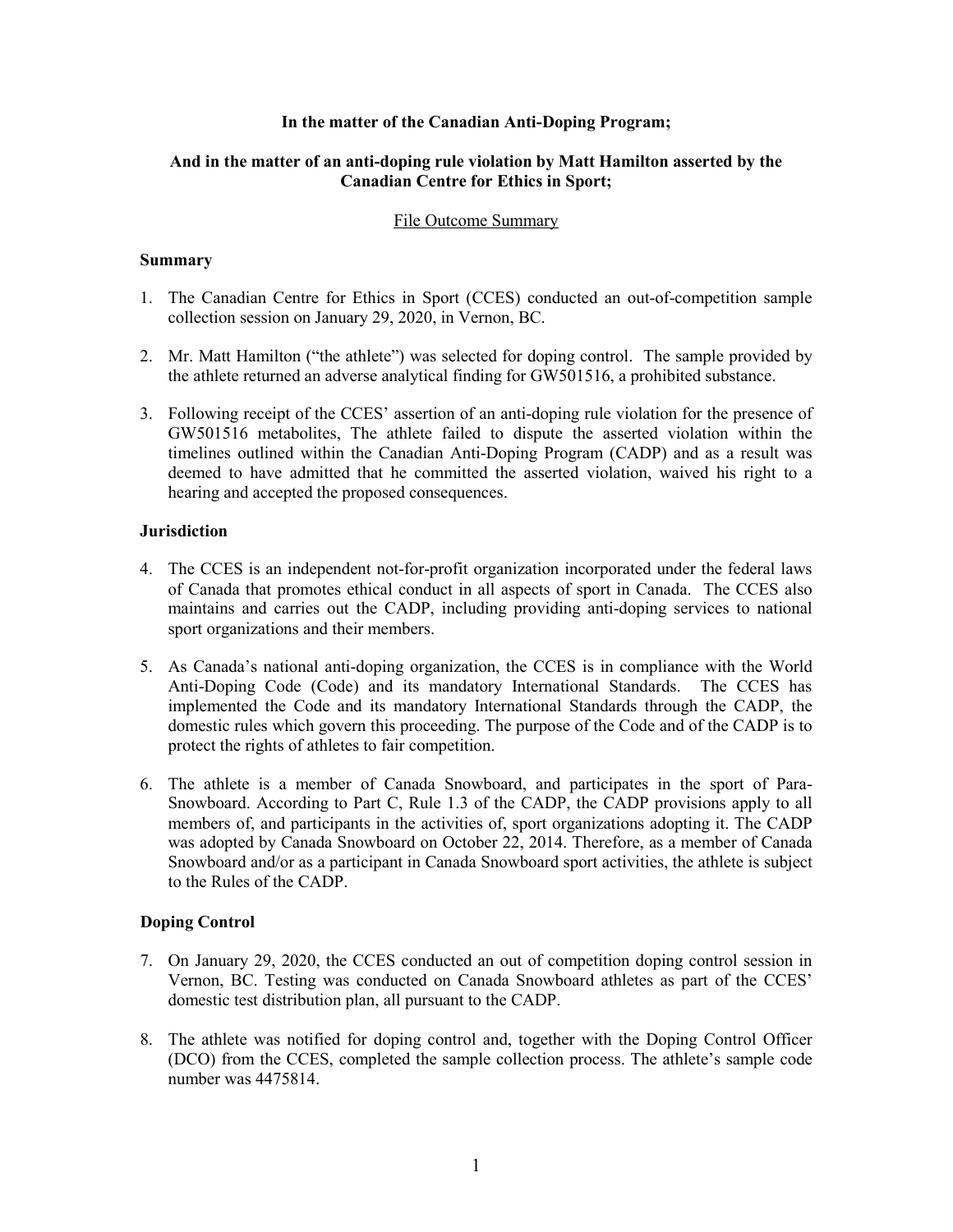9. On January 30, 2020, the athlete's sample was received by the World Anti-Doping Agency (WADA) accredited laboratory, the INRS-Institut Armand-Frappier (INRS), in Laval, QC.

### **Results Management**

- 10. The adverse analytical finding was received from the INRS on February 14, 2020. The Certificate of Analysis indicated the presence of GW501516.
- 11. GW501516 is classified as a prohibited substance on the 2020 WADA Prohibited List.
- 12. On February 26, 2020, the CCES commenced an initial review into the athlete's adverse analytical finding.
- 13. On April 8, 2020, the CCES formally asserted a violation against the athlete for the presence of a prohibited substance. On April 8, 2020, the athlete began serving a provisional suspension in accordance with CADP Rule 7.9.
- 14. In accordance with CADP Rule 10.2.1, the standard sanction for an anti-doping violation involving the presence of a prohibited substance (non-specified substance), is a four (4) year period of ineligibility. The CCES proposed the standard four (4) year sanction within its assertion of April 8, 2020.

#### **Confirmation of Violation and Sanction**

- 15. In accordance with CADP Rule 7.10.2, which was specifically referenced within the assertion letter, the CCES informed the athlete, on April 8, 2020, that, should he take no further action to dispute the asserted violation within 30 days of the letter he would be deemed to have waived his right to a hearing and thereby accepts the four (4) year sanction proposed by the CCES.
- 16. A case file was opened with the Sport Dispute Resolution Centre of Canada (SDRCC) on April 8, 2020.
- 17. On April 16, 2020, the athlete participated in an administrative call with the SDRCC where he was reminded of the April 20, 2020 deadline to request or waive his right to a hearing.
- 18. On April 17, 2020, the athlete requested a delay to the deadline for him to waive or request a hearing as he continued to explore the source of the prohibited substance. On April 20, 2020, the CCES agreed to a 10-day extension with a new deadline of April 30, 2020 and in turn, extended the deemed waiver deadline in accordance with CADP Rule 7.10.2.
- 19. On April 28, 2020, the athlete wrote an email to the SDRCC stating his desire to no longer engage in the results management process.
- 20. On May 1, 2020, the CCES issued a reminder letter to the athlete. Within this letter, the CCES outlined that, in order to avoid the provisions of CADP Rule 7.10.2, the athlete must formally respond to the CCES assertion of an anti-doping rule violation and either request a hearing or waive his right to a hearing by May 11, 2020 (20-days from the date the CCES agreed to an extended deadline).